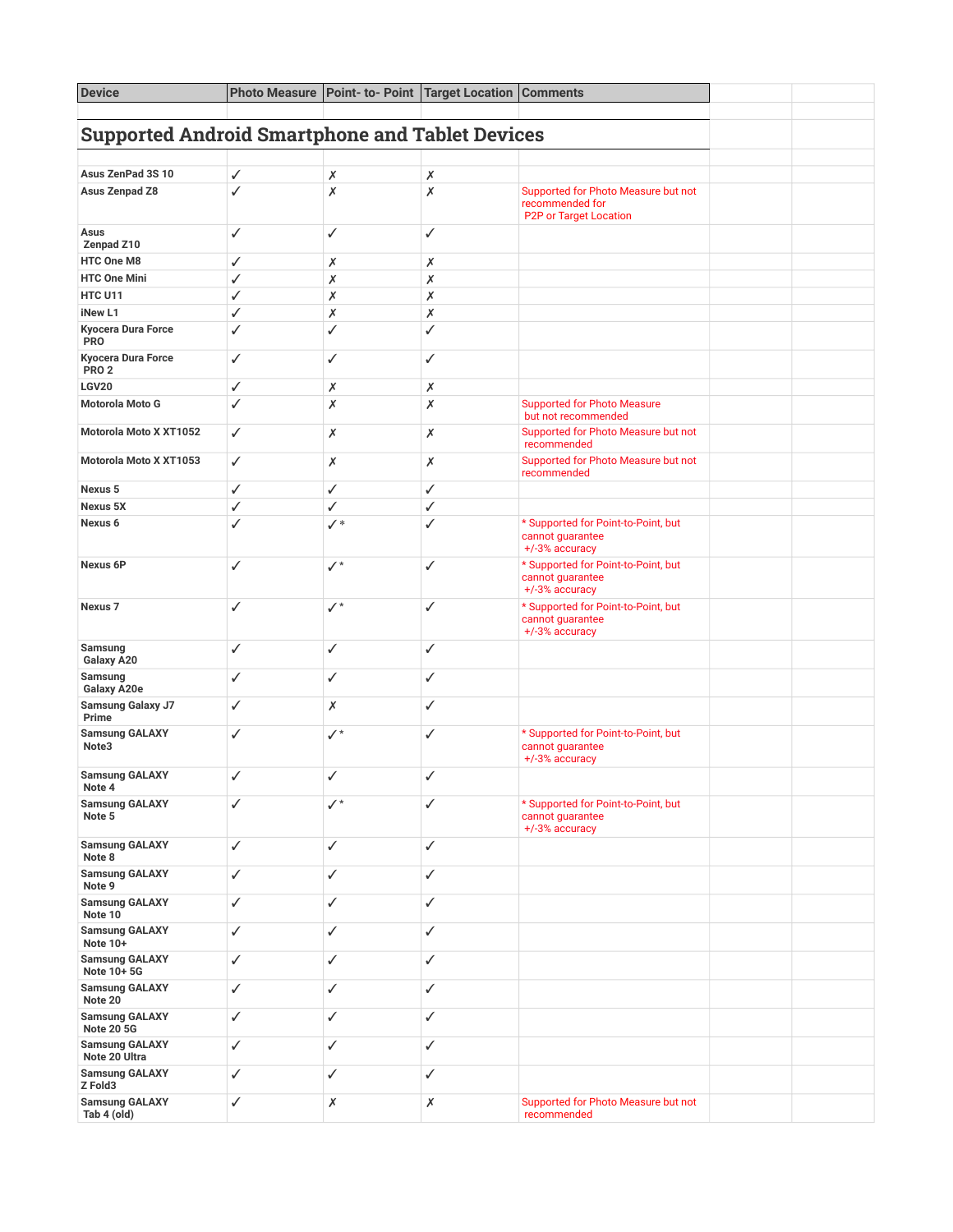| <b>Device</b>                                      |              | Photo Measure   Point- to- Point   Target Location   Comments |                |                                                                                                                                                                                            |  |
|----------------------------------------------------|--------------|---------------------------------------------------------------|----------------|--------------------------------------------------------------------------------------------------------------------------------------------------------------------------------------------|--|
| <b>Samsung GALAXY</b><br>Tab 4 (new)               | ✓            | Х                                                             | ✓              | Supported for Photo Measure but not<br>recommended                                                                                                                                         |  |
| <b>Samsung GALAXY</b><br>Tab A                     | ✓            | Х                                                             | $\pmb{\times}$ | Supported for Photo Measure but not<br>recommended. There are many Tab A<br>models with different cameras. We<br>support several prior to the 2018<br>model, but not all may be supported. |  |
| <b>Samsung Galaxy Tab A 8.0</b><br>(2018)          | ✓            | Х                                                             | Х              | Supported for Photo Measure but not<br>recommended for P2P or Target<br>Location                                                                                                           |  |
| <b>Samsung Galaxy Tab A 8.4</b><br>(2020)          | $\checkmark$ | Х                                                             | Х              | Supported for Photo Measure but not<br>recommended for P2P or Target<br>Location                                                                                                           |  |
| <b>Samsung Galaxy Tab E</b>                        | ✓            | X                                                             | Х              | Supported for Photo Measure but not<br>recommended                                                                                                                                         |  |
| <b>Samsung Galaxy Tab Active</b>                   | ✓            | X                                                             | ✓              | Supported for Photo Measure but not<br>recommended                                                                                                                                         |  |
| <b>Samsung Galaxy Tab Active</b><br>$\overline{2}$ | ✓            | ✓                                                             | ✓              |                                                                                                                                                                                            |  |
| <b>Samsung GALAXY</b><br>Alpha                     | ✓            | Х                                                             | ✓              | Supported for Photo Measure but not<br>recommended                                                                                                                                         |  |
| Samsung GALAXY Tab S 8.4                           | ✓            | Х                                                             | ✓              | Supported for Photo Measure but not<br>recommended                                                                                                                                         |  |
| <b>Samsung GALAXY</b><br>Tab <sub>S2</sub>         | ✓            | ✓*                                                            | $\checkmark$   | * Supported for Point-to-Point, but<br>cannot guarantee<br>+/-3% accuracy                                                                                                                  |  |
| <b>Samsung GALAXY</b><br>Tab <sub>S3</sub>         | ✓            | ✓*                                                            | ✓              | * Supported for Point-to-Point, but<br>cannot guarantee<br>+/-3% accuracy                                                                                                                  |  |
| <b>Samsung GALAXY</b><br>Tab <sub>S4</sub>         | ✓            | ✓                                                             | ✓              |                                                                                                                                                                                            |  |
| <b>Samsung GALAXY</b><br>Tab S5e                   | ✓            | ✓                                                             | $\checkmark$   |                                                                                                                                                                                            |  |
| <b>Samsung GALAXY</b><br>Tab <sub>S6</sub>         | ✓            | ✓                                                             | $\checkmark$   |                                                                                                                                                                                            |  |
| <b>Samsung GALAXY</b><br><b>Tab S6 Lite</b>        | ✓            | ✓                                                             | $\checkmark$   |                                                                                                                                                                                            |  |
| <b>Samsung GALAXY</b><br>Tab <sub>S7</sub>         | ✓            | ✓                                                             | $\checkmark$   |                                                                                                                                                                                            |  |
| <b>Samsung GALAXY S4</b>                           | $\checkmark$ | Х                                                             | $\checkmark$   |                                                                                                                                                                                            |  |
| <b>Samsung GALAXY</b><br>S4 Mini                   | $\checkmark$ | Х                                                             | $\times$       |                                                                                                                                                                                            |  |
| <b>Samsung GALAXY</b><br>S5                        | ✓            | ✓                                                             | $\checkmark$   |                                                                                                                                                                                            |  |
| <b>Samsung GALAXY</b><br>S5 Mini                   | ✓            | $\checkmark$                                                  | $\checkmark$   | * Supported for Point-to-Point, but<br>cannot guarantee<br>+/-3% accuracy                                                                                                                  |  |
| <b>Samsung GALAXY</b><br><b>S5 Active</b>          | ✓            | ✓                                                             | ✓              |                                                                                                                                                                                            |  |
| <b>Samsung GALAXY</b><br>S6                        | ✓            | ✓                                                             | ✓              |                                                                                                                                                                                            |  |
| <b>Samsung GALAXY</b><br><b>S6 EDGE</b>            | ✓            | ✓                                                             | ✓              |                                                                                                                                                                                            |  |
| <b>Samsung GALAXY</b><br>S7                        | ✓            | ✓                                                             | ✓              |                                                                                                                                                                                            |  |
| <b>Samsung GALAXY</b><br>S7 EDGE                   | ✓            | ✓                                                             | ✓              |                                                                                                                                                                                            |  |
| <b>Samsung GALAXY</b><br>S8 Active                 | ✓            | ✓                                                             | ✓              |                                                                                                                                                                                            |  |
| <b>Samsung GALAXY</b><br>S8 Edge                   | ✓            | ✓                                                             | ✓              |                                                                                                                                                                                            |  |
| <b>Samsung GALAXY</b><br>S8                        | ✓            | ✓                                                             | ✓              |                                                                                                                                                                                            |  |
| Samsung<br>GALAXY S8+                              | ✓            | ✓                                                             | ✓              |                                                                                                                                                                                            |  |
| <b>Samsung GALAXY</b><br>S9                        | ✓            | ✓                                                             | ✓              |                                                                                                                                                                                            |  |
| Samsung<br>GALAXY S9+                              | ✓            | ✓                                                             | $\checkmark$   |                                                                                                                                                                                            |  |
| <b>Samsung GALAXY</b><br><b>S10</b>                | $\checkmark$ | ✓                                                             | ✓              |                                                                                                                                                                                            |  |
| <b>Samsung GALAXY</b><br><b>S10e</b>               | ✓            | ✓                                                             | ✓              |                                                                                                                                                                                            |  |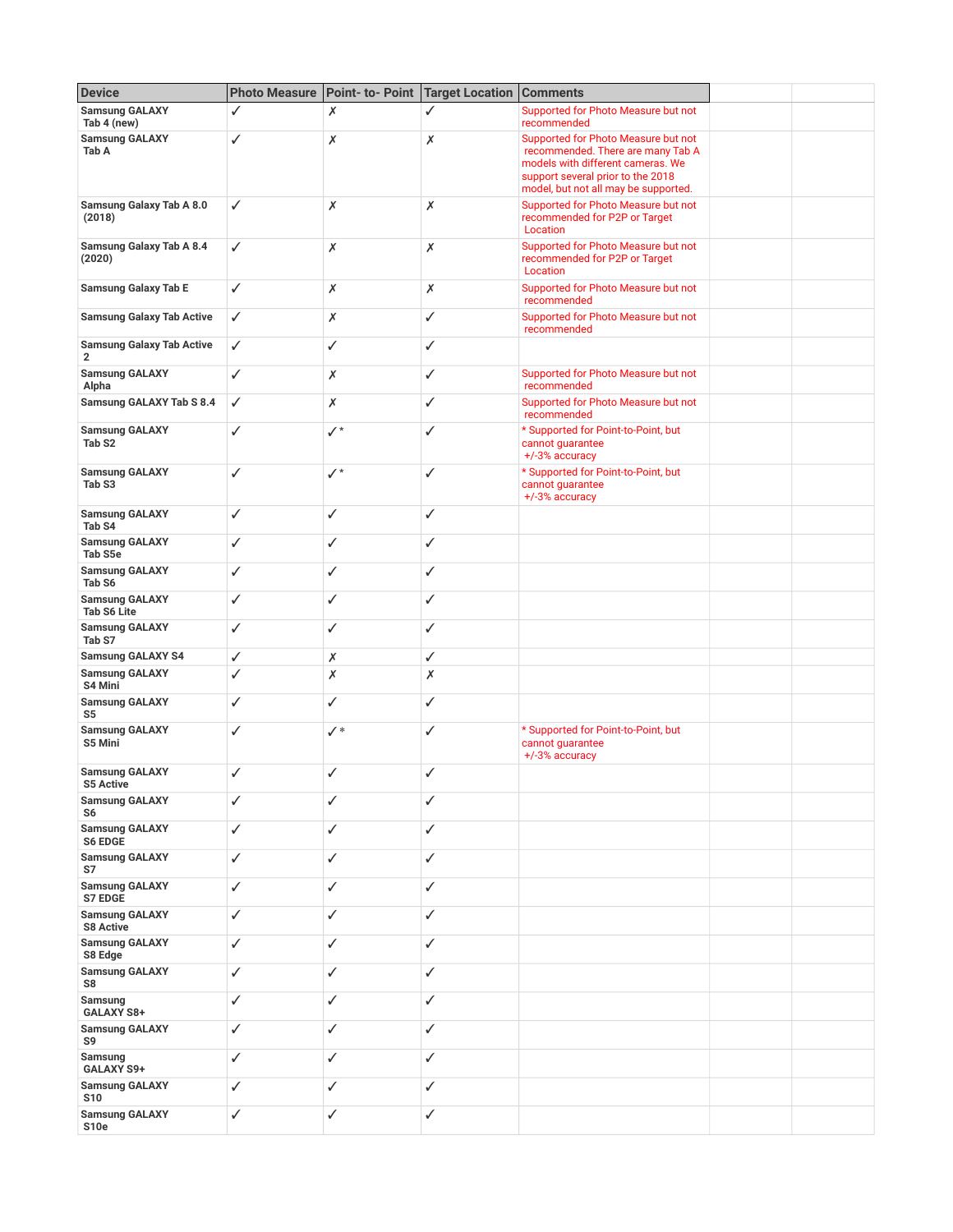| <b>Device</b>                                  |              | Photo Measure   Point- to- Point | <b>Target Location Comments</b> |                                                                           |   |
|------------------------------------------------|--------------|----------------------------------|---------------------------------|---------------------------------------------------------------------------|---|
| <b>Samsung GALAXY</b><br>$S10+$                | ✓            | ✓                                | ✓                               |                                                                           |   |
| <b>Samsung GALAXY</b><br>S105G                 | $\checkmark$ | ✓                                | $\checkmark$                    |                                                                           |   |
| <b>Samsung Galaxy</b><br>S10 Lite              | $\checkmark$ | ✓                                | ✓                               |                                                                           |   |
| <b>Samsung Galaxy</b><br><b>S20</b>            | ✓            | ✓                                | ✓                               | * Supported for Point-to-Point, but<br>cannot guarantee<br>+/-3% accuracy |   |
| Samsung Galaxy S20+                            | ✓            | ✓                                | ✓                               | * Supported for Point-to-Point, but<br>cannot guarantee<br>+/-3% accuracy |   |
| <b>Samsung Galaxy</b><br>S20 5G                | ✓            | ✓                                | ✓                               |                                                                           |   |
| <b>Samsung Galaxy</b><br>S20+5G                | ✓            | ✓                                | $\checkmark$                    |                                                                           |   |
| <b>Samsung GALAXY</b><br><b>S20 FE</b>         | ✓            | ✓                                | ✓                               |                                                                           |   |
| <b>Samsung GALAXY</b><br>S <sub>20</sub> Ultra | ✓            | ✓                                | ✓                               |                                                                           |   |
| <b>Samsung GALAXY</b><br>S <sub>21</sub>       | ✓            | ✓                                | ✓                               |                                                                           |   |
| <b>Samsung GALAXY</b><br>$S21+$                | $\checkmark$ | ✓                                | $\checkmark$                    |                                                                           |   |
| <b>Samsung GALAXY</b><br>S21 Ultra             | $\checkmark$ | ✓                                | $\checkmark$                    |                                                                           |   |
| <b>Samsung Galaxy A20</b>                      | $\checkmark$ | $\checkmark$                     | ✓                               |                                                                           |   |
| <b>Samsung Galaxy A21</b>                      | ✓            | Х                                | ✓                               | *Does not contain hardware for P2P                                        |   |
| <b>Samsung Galaxy A21s</b>                     | ✓            | ✓                                | ✓                               |                                                                           |   |
| <b>Samsung Galaxy A50</b>                      | ✓            | ✓                                | ✓                               |                                                                           |   |
| <b>Samsung Galaxy A50s</b>                     | ✓            | ✓                                | ✓                               |                                                                           |   |
| <b>Samsung Galaxy A51</b>                      | ✓            | ✓                                | ✓                               |                                                                           |   |
| <b>Samsung Galaxy A51 5G</b>                   | ✓            | ✓                                | ✓                               |                                                                           |   |
| <b>Samsung Galaxy A71</b>                      | ✓            | ✓                                | ✓                               |                                                                           |   |
| Samsung Galaxy A71 5G                          | $\checkmark$ | ✓                                | ✓                               |                                                                           |   |
| <b>Samsung Galaxy</b><br>XCover 4              | ✓            | Х                                | Х                               |                                                                           |   |
| <b>Samsung Galaxy XCover Pro</b>               | ✓            | $\checkmark$                     | ✓                               |                                                                           |   |
| Sony<br>Xperia Z1                              | $\checkmark$ | Х                                | ✓                               |                                                                           |   |
| <b>Trimble TDC600</b>                          | ✓            | ✓                                | ✓                               |                                                                           |   |
| Spectra MM60                                   | ✓            | ✓                                | ✓                               |                                                                           |   |
| <b>Google Pixel</b>                            | ✓            | ✓                                | ✓                               |                                                                           |   |
| <b>Google Pixel XL</b>                         | ✓            | ✓                                | ✓                               |                                                                           |   |
| <b>Google Pixel 2</b>                          | ✓            | ℐ                                | ✓                               |                                                                           |   |
| Google Pixel 2 XL                              | ✓            | ✓                                | ✓                               |                                                                           |   |
| Google Pixel 3                                 | $\checkmark$ | ✓                                | ✓                               |                                                                           |   |
| Google Pixel 3 XL                              | ✓            | ✓                                | $\checkmark$                    |                                                                           |   |
| Google Pixel 3a                                | $\checkmark$ | ✓                                | ✓                               |                                                                           |   |
| Google Pixel 3a XL                             | $\checkmark$ | ✓                                | ✓                               |                                                                           |   |
| Google Pixel 4                                 | ✓            | ✓                                | ✓                               |                                                                           |   |
| Google Pixel 4 XL                              | ✓            | ✓                                | ✓                               |                                                                           |   |
| Google Pixel 5                                 | ✓            | ✓                                | $\checkmark$                    |                                                                           | x |
| Google Pixel 5 XL                              | ✓            | ✓                                | ✓                               |                                                                           | x |
| Google Pixel 6                                 | ✓            | $\checkmark$                     | ✓                               |                                                                           |   |
| Google Pixel 6 Pro                             | $\checkmark$ | $\checkmark$                     | $\checkmark$                    |                                                                           |   |
| <b>Quanta Ellipsis 8</b>                       | ✓            | Х                                | $\pmb{\times}$                  |                                                                           |   |
| Juniper CT5                                    | ✓            | Х                                | $\boldsymbol{x}$                |                                                                           |   |
| <b>Stanley</b><br>Mobile S231                  | ✓            | Х                                | $\pmb{\times}$                  |                                                                           |   |
| Huawei P20                                     | $\checkmark$ | $\checkmark$                     | ✓                               |                                                                           |   |
| OnePlus <sub>7</sub>                           | $\checkmark$ | ✓                                | $\checkmark$                    |                                                                           |   |
| OnePlus 7 Pro                                  | $\checkmark$ | ✓                                | $\checkmark$                    |                                                                           |   |
| OnePlus 8                                      | ✓            | ✓                                | ✓                               |                                                                           |   |
| OnePlus 8 Pro                                  | ✓            | ✓                                | ✓                               |                                                                           |   |
| <b>Nilamtec T3F</b>                            | $\checkmark$ |                                  |                                 |                                                                           |   |
|                                                |              | ✓                                | $\checkmark$                    |                                                                           |   |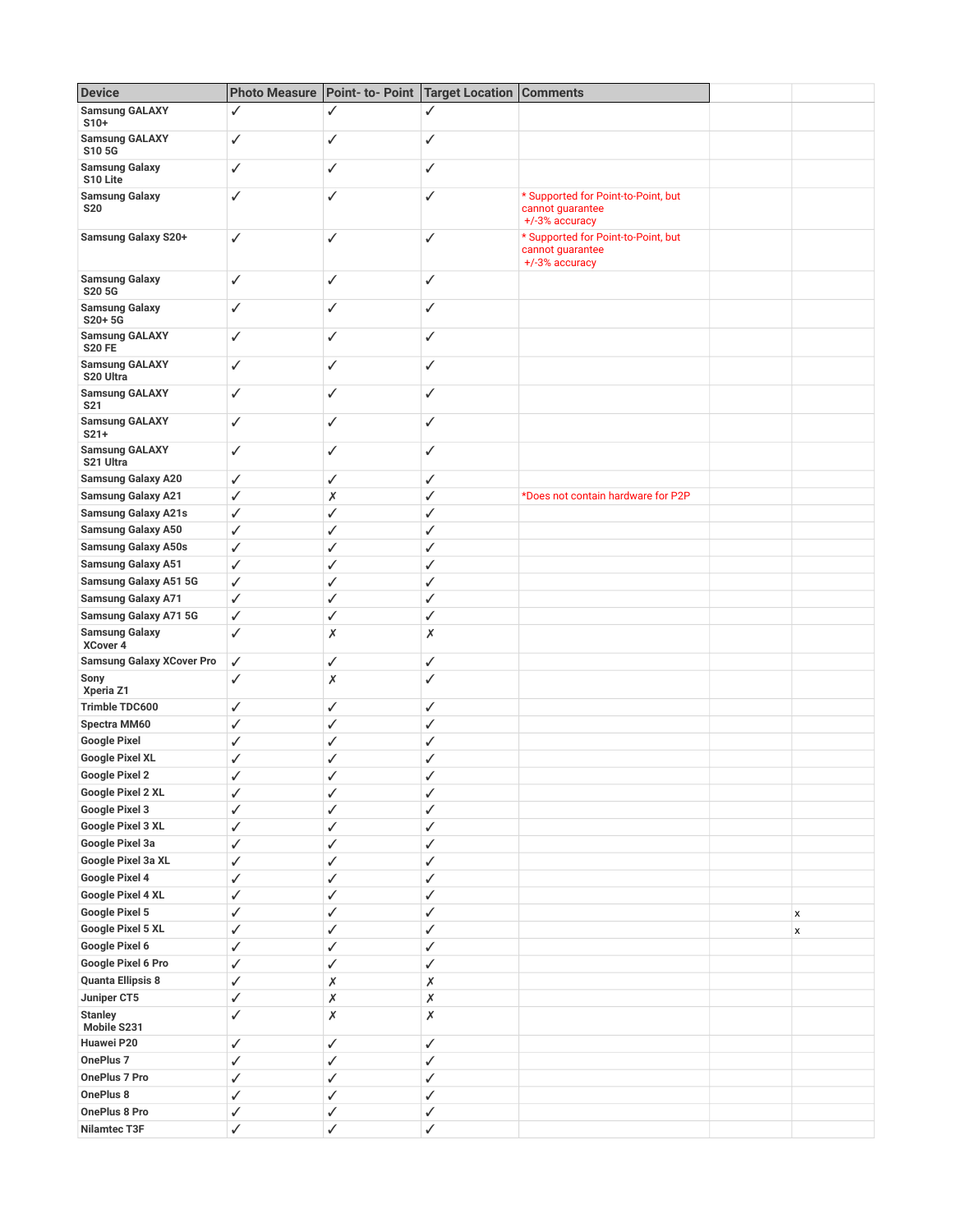| <b>Device</b>                                             | <b>Photo Measure</b> | Point- to- Point Target Location                        |   | <b>Comments</b>                                                            |  |  |
|-----------------------------------------------------------|----------------------|---------------------------------------------------------|---|----------------------------------------------------------------------------|--|--|
| <b>Supported Apple iOS Smartphone and Tablet Devices</b>  |                      |                                                         |   |                                                                            |  |  |
|                                                           |                      |                                                         |   |                                                                            |  |  |
| <b>Device</b>                                             |                      | Photo Measure Point- to- Point Target Location Comments |   |                                                                            |  |  |
| iPad Mini 2                                               | ✓                    | $\checkmark$                                            | ✓ | * Supported for Point-to-Point, but<br>cannot guarantee +/-3% accuracy     |  |  |
| iPad Mini 3                                               | ✓                    | $\checkmark$                                            | ✓ | * Supported for Point-to-Point, but<br>cannot guarantee +/-<br>3% accuracy |  |  |
| iPad Mini 4                                               | ✓                    | ✓                                                       | ✓ |                                                                            |  |  |
| iPad Mini 5                                               | ✓                    | $\checkmark$                                            | ✓ |                                                                            |  |  |
| iPad Mini 6                                               | ✓                    | ✓                                                       | ✓ |                                                                            |  |  |
| iPad 3                                                    | ✓                    | $\checkmark$                                            | ✓ | * Supported for Point-to-Point, but<br>cannot guarantee +/-3% accuracy     |  |  |
| iPad 4                                                    | ✓                    | $\checkmark$                                            | ✓ | * Supported for Point-to-Point, but<br>cannot guarantee +/-<br>3% accuracy |  |  |
| iPad 5                                                    | ✓                    | $\checkmark$                                            | ✓ | * Supported for Point-to-Point, but<br>cannot guarantee +/-<br>3% accuracy |  |  |
| iPad Air 1                                                | ✓                    | ✓                                                       | ✓ |                                                                            |  |  |
| iPad Air 2                                                | ✓                    | ✓                                                       | ✓ |                                                                            |  |  |
| iPad Air 3                                                | ✓                    | ✓                                                       | ✓ |                                                                            |  |  |
| iPad Air 4                                                | ✓                    | ✓                                                       | ✓ |                                                                            |  |  |
| iPad Air 5                                                | ✓                    | ✓                                                       | ✓ |                                                                            |  |  |
| iPad 9.7" (3rd, 4th, 5th, and<br>6th generation)          | ✓                    | ✓                                                       | ✓ |                                                                            |  |  |
| iPad 7th and 8th<br>generation (10.2")                    | ✓                    | ✓                                                       | ✓ |                                                                            |  |  |
| iPad 9th generation                                       | ✓                    | ✓                                                       | ✓ |                                                                            |  |  |
| iPad Pro 9.7"                                             | ✓                    | ✓                                                       | ✓ |                                                                            |  |  |
| iPad Pro 9.7" 2nd generation                              | ✓                    | ✓                                                       | ✓ |                                                                            |  |  |
| iPad Pro 10.5"                                            | ✓                    | $\checkmark$                                            | ✓ |                                                                            |  |  |
| iPad Pro 11" (1st, 2nd, and<br>3rd<br>generation)         | ✓                    | ✓                                                       | ✓ |                                                                            |  |  |
| iPad Pro 12.9" (1st, 2nd,<br>3rd, 4th and 5th generation) | ✓                    | ✓                                                       | ✓ |                                                                            |  |  |
| iPod Touch 5 with camera                                  | ✓                    | $\checkmark^*$                                          | Х | * Supported for Point-to-Point, but<br>cannot guarantee +/-<br>3% accuracy |  |  |
| iPhone 4s                                                 | ✓                    | Х                                                       | х |                                                                            |  |  |
| iPhone 5                                                  | ✓                    | ✓                                                       | ✓ |                                                                            |  |  |
| iPhone 5s                                                 | ✓                    | ✓                                                       | ✓ | * Supported for Point-to-Point, but<br>cannot guarantee +/-<br>3% accuracy |  |  |
| iPhone 5c                                                 | ✓                    | ✓                                                       | ✓ | * Supported for Point-to-Point, but<br>cannot guarantee +/-<br>3% accuracy |  |  |
| iPhone 6                                                  | ✓                    | ✓                                                       | ✓ |                                                                            |  |  |
| iPhone 6<br>Plus                                          | ✓                    | ✓                                                       | ✓ |                                                                            |  |  |
| iPhone 6s                                                 | ✓                    | ✓                                                       | ✓ |                                                                            |  |  |
| iPhone 6s<br>Plus                                         | ✓                    | ✓                                                       | ✓ |                                                                            |  |  |
| iPhone SE                                                 | ✓                    | ✓                                                       | ✓ |                                                                            |  |  |
| iPhone SE 2nd<br>generation                               | ✓                    | ✓                                                       | ✓ |                                                                            |  |  |
| iPhone 7                                                  | ✓                    | ✓                                                       | ✓ |                                                                            |  |  |
| iPhone 7 Plus                                             | ✓                    | ✓                                                       | ✓ |                                                                            |  |  |
| iPhone 8                                                  | ✓                    | ✓                                                       | ✓ |                                                                            |  |  |
| iPhone 8<br>Plus                                          | ✓                    | $\checkmark$                                            | ✓ |                                                                            |  |  |
| iPhone X                                                  | ✓                    | ✓                                                       | ✓ |                                                                            |  |  |
| iPhone XS                                                 | ✓                    | ✓                                                       | ✓ |                                                                            |  |  |
| iPhone XS<br>Max                                          | ✓                    | $\checkmark$                                            | ✓ |                                                                            |  |  |